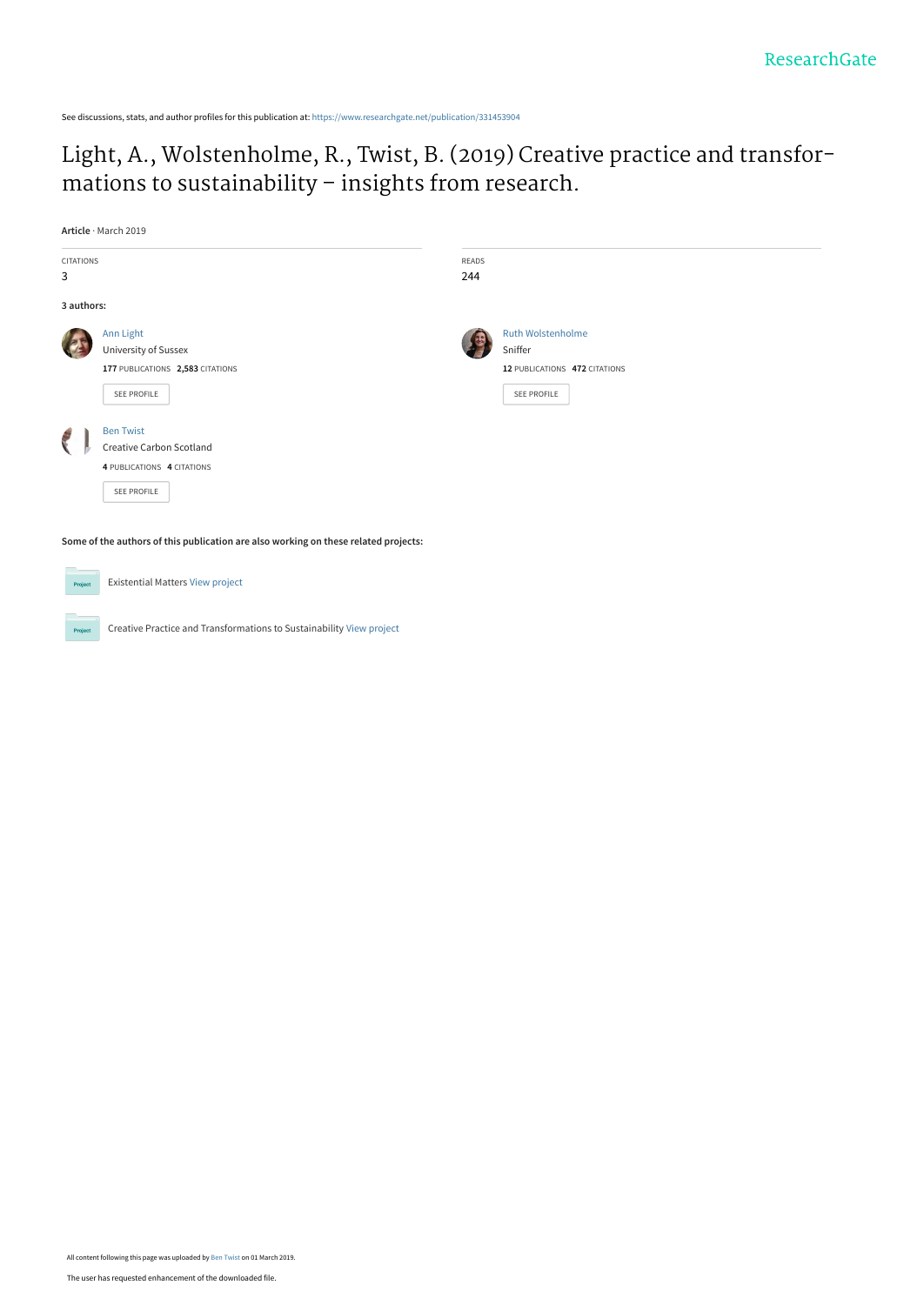Creative practice a<br>
transformations to sustate<br>
— insights from rese.<br>
Ann Light<br>
Professor of Design and Creative Te<br>
University of Sussex.<br>
ann.light@sussex.ac.uk<br>
Ruth Wolstenholme<br>
Managing Director, Sniffer<br>
The Turk

# Creative practice and transformations to sustainability – insights from research

Ann Light

Professor of Design and Creative Technology, University of Sussex ann.light@sussex.ac.uk

Ruth Wolstenholme

Managing Director, Sniffer ruth@sniffer.org.uk),

Ben Twist

Director, Creative Carbon Scotland ben.twist@creativecarbonscotland.com

To cite: Light, A., Wolstenholme, R., Twist, B. (2019) Creative practice and transformations to sustainability – insights from research. *SSRP Working Paper No. 2019-1*,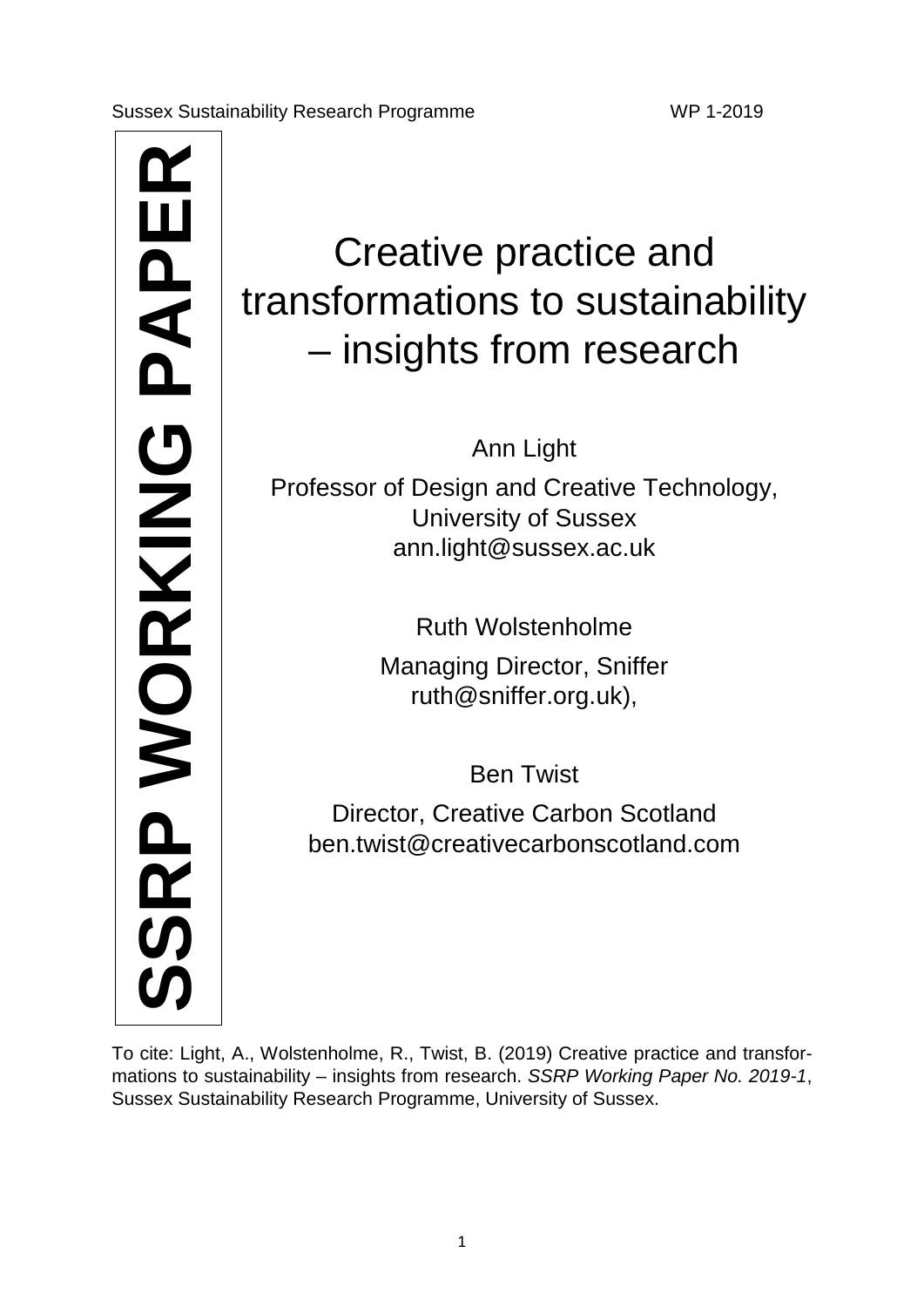# **Abstract**

This document is intended to inform those involved in policy making, practice and research who are interested in how to encourage a shift to a more sustainable society. We demonstrate the quick wins and long-term value of employing, supporting and enabling creative practice that is collaborative and outward-oriented, inspires reflection and develops a sense of agency, and we highlight that examples of such practice are already happening.

# **Table of Contents**

# **List of tables and figures**

|--|--|

[Figure 1 Shifting cultures rather than merely changing behaviour means encouraging](#page-10-0)  [or introducing creative practice into the process.](#page-10-0) ..................................................... 10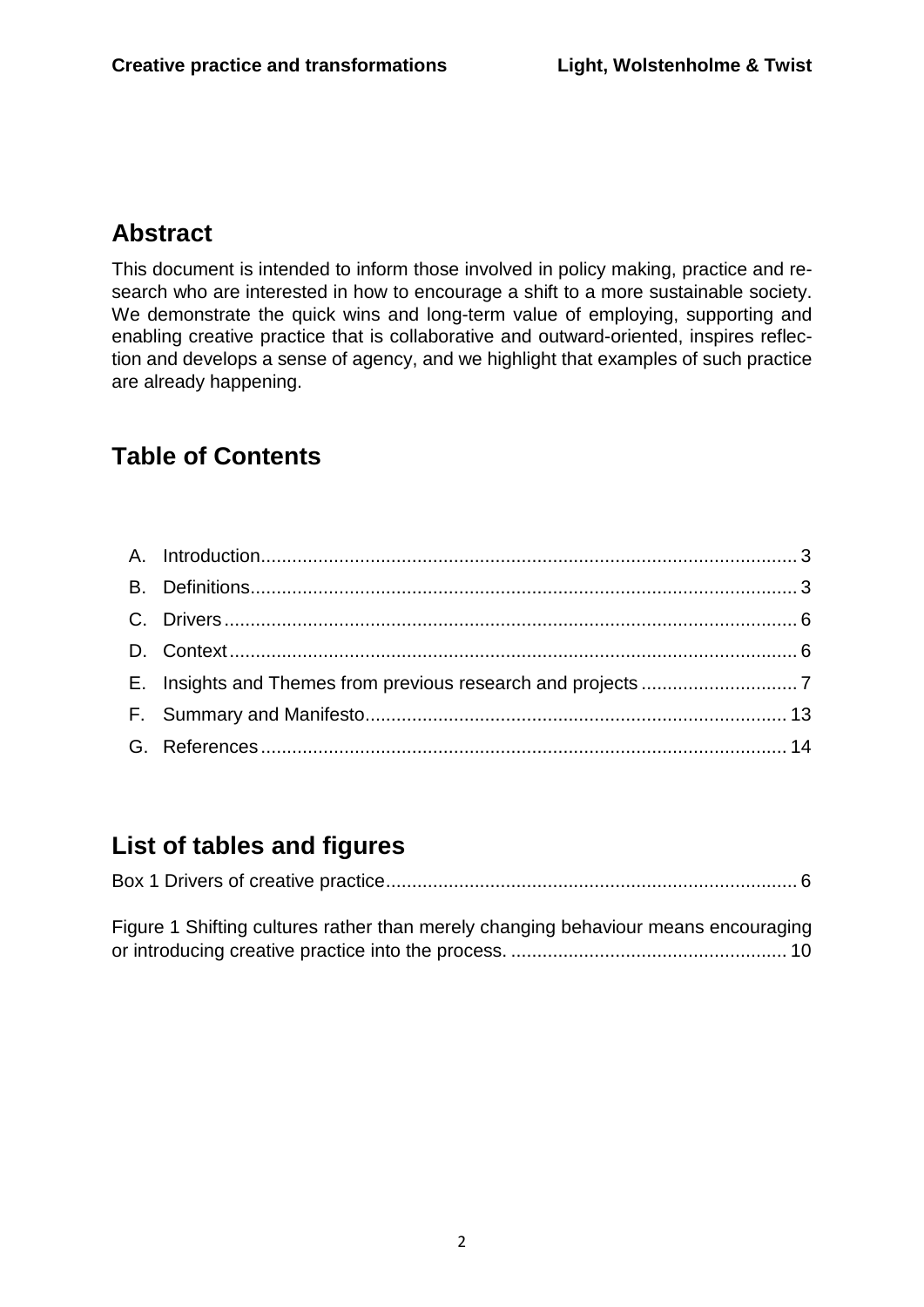# <span id="page-3-0"></span>**A. Introduction**

- 1. It is increasingly clear that the transition to a climate-changed world and sustainable society will not be achieved simply by doing what we currently do more efficiently with lower carbon emissions. Current efforts are necessary and valuable but not sufficient: a different way of *being* is implied by both the current and baked-in impacts of climate change and the need for a radically lower-carbon, reduced-consumption society with values and practices that sustain and pursue those changes.
- 2. Such a transition to sustainability will require a challenging but exciting transformation in our institutions (e.g. government at all tiers), as well as in what communities do and the way in which we all conduct ourselves. Such a transformation can help deliver many and diverse desired outcomes, embedding sustainability across all areas of public life, but is not well understood and will not be achieved simply by accelerating or increasing current efforts. Something different is required (Fazey et al 2018).
- 3. Employing creative practice can provide that difference a set of understandings, techniques, skills and knowledge to introduce to this area of work that can help us achieve the essential transformation.
- 4. To inform policy and practice, this paper:
	- a. [Defines](#page-3-2) what we mean by Sustainability, Transformation and Creative **Practice**
	- b. Places this work in a wider [Context](#page-6-1) of existing practice and a wide range of [Drivers](#page-6-0) for change
	- c. Provides an [Evidence base](#page-7-0) for additional effort
	- d. Sets out a programme of next steps.

#### <span id="page-3-1"></span>**B. Definitions**

#### **1. Sustainability**

- <span id="page-3-2"></span>a. The UN Sustainable Development Goals (SDGs) (sustainabledevelopment.un.org/topics/sustainabledevelopmentgoals) point to 16 aspects in need of balance, including decent work, social equity and economic development, and a 17<sup>th</sup> that is 'Partnership for the Goals'.
- b. In *Doughnut Economics*, Raworth (2017) argues that '*Humanity's 21st century challenge is to meet the needs of all within the means of the planet. In other words, to ensure that no one falls short on life's essentials (from food and housing to healthcare and political voice), while ensuring that collectively we do not overshoot our pressure on Earth's lifesupporting systems, on which we fundamentally depend – such as a stable climate, fertile soils, and a protective ozone layer.'*
- c. Climate change and related socio-ecological uncertainties require flexibility and resilience. The world's use of 3 - 5 planets' worth of resources annually dictates that a major part of sustainable living is learning to operate collectively within affordable limits and developing corrective socioeconomic processes, as well as better energy policies.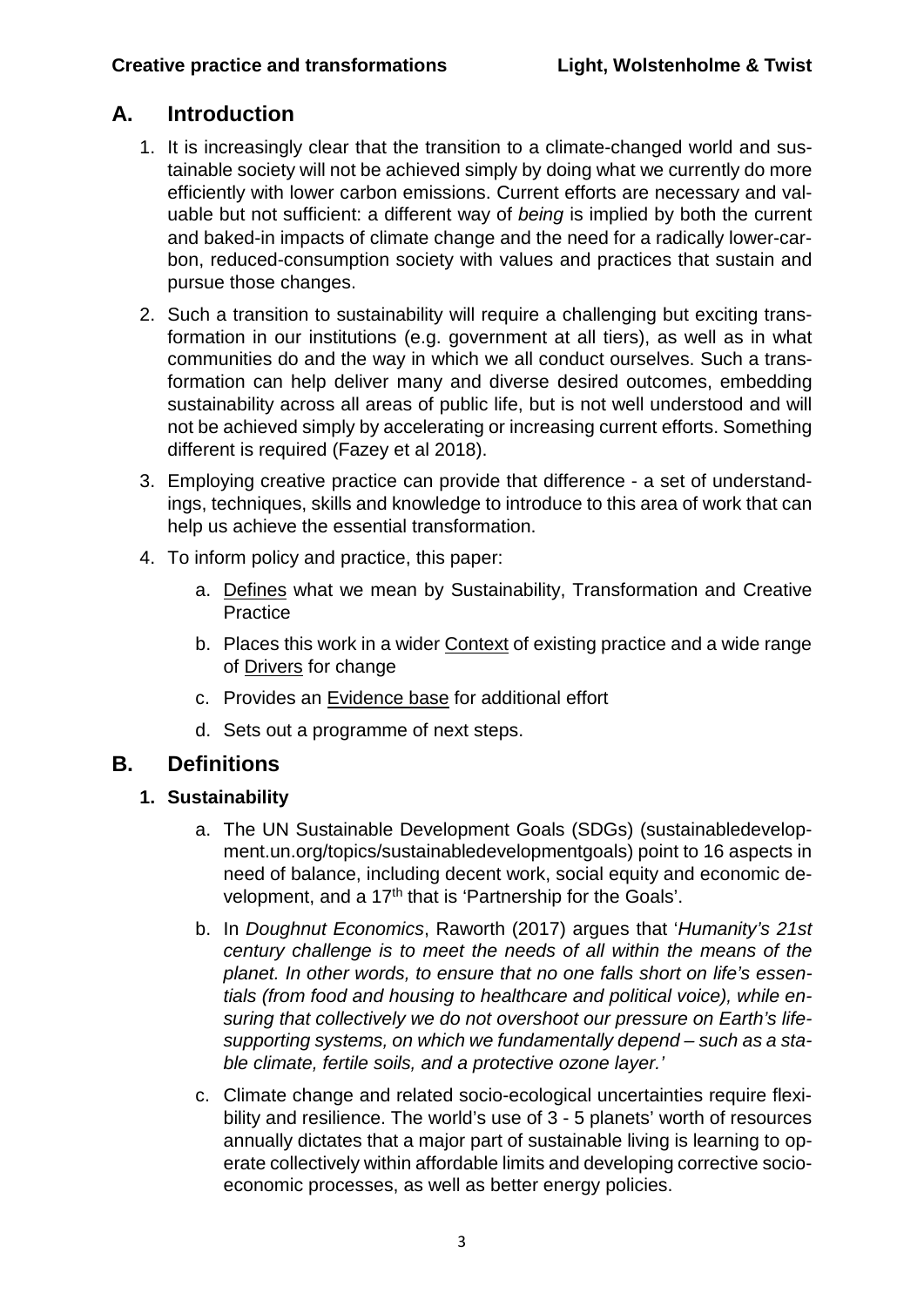- d. The RESTORE project (http://www.eurestore.eu) points to different levels of sustainability ambition:
	- *Limiting* damage caused;
	- *Restoring* social &ecological systems to a healthy state;
	- *Regenerative*, e*nabling* social & ecological systems to evolve.

RESTORE argues for attention to the second level of ambition, leading to the third, but notes that most effort now is allocated to the first alone.

#### **2. Transformation**

- a. Transformation is generally regarded as being more than superficial or incremental. It refers to major shifts: '*profound and enduring systemic changes that typically involve social, cultural, technological, political, economic and environmental processes*'. (NORFACE – Belmont 2017).
- b. Whilst 'adaptation' has a sense of adapting as a passive subject to external change, 'transformation' implies taking a role in choosing and developing the planet's fate, as '*an active player in the future of the community and world*' (O'Brien and Hochachka 2010).
- c. Transformation poses particular challenges for policy. '*On the one hand transformation implies a need for policies that may challenge existing ways of doing things. On the other the abstract nature of concepts like transformation and resilience make it difficult for policy makers to put such concepts into practice.'*

(http://www.transformations2017.org/about).

- **d.** Transformation means not only changing what we do, but who we are and how we do things, alone and together. A vision of ontological change – crudely, where we change what we are to change what we do – appears in different ways across different traditions, e.g. in terms of aesthetic response (Dewey 1934), affect (Deleuze 2005) and the political economy of enchantment (Bennett 2001).
- **e.** The STEPS centre (https://steps-centre.org/transformations) made transformations its 2018 theme, collecting resources and asking: '*What does it take to make sustainability transformations emancipatory, diverse and caring, rather than repressive or controlling?*' (2018).

#### 3. **Creative Practice**

a. The broad term 'creative practice' is used here to include all professional and non-professional work which uses personal and/or collective craft skills and ingenuity to make something new, renew or reinterpret some aspect of the world: from writing, art and theatre to designing to repair cafes and data hackathons; from community development to storytelling to participative citizen science (such as making and using community air monitoring kits, e.g. Disalvo et al 2008) and experimentation of many kinds.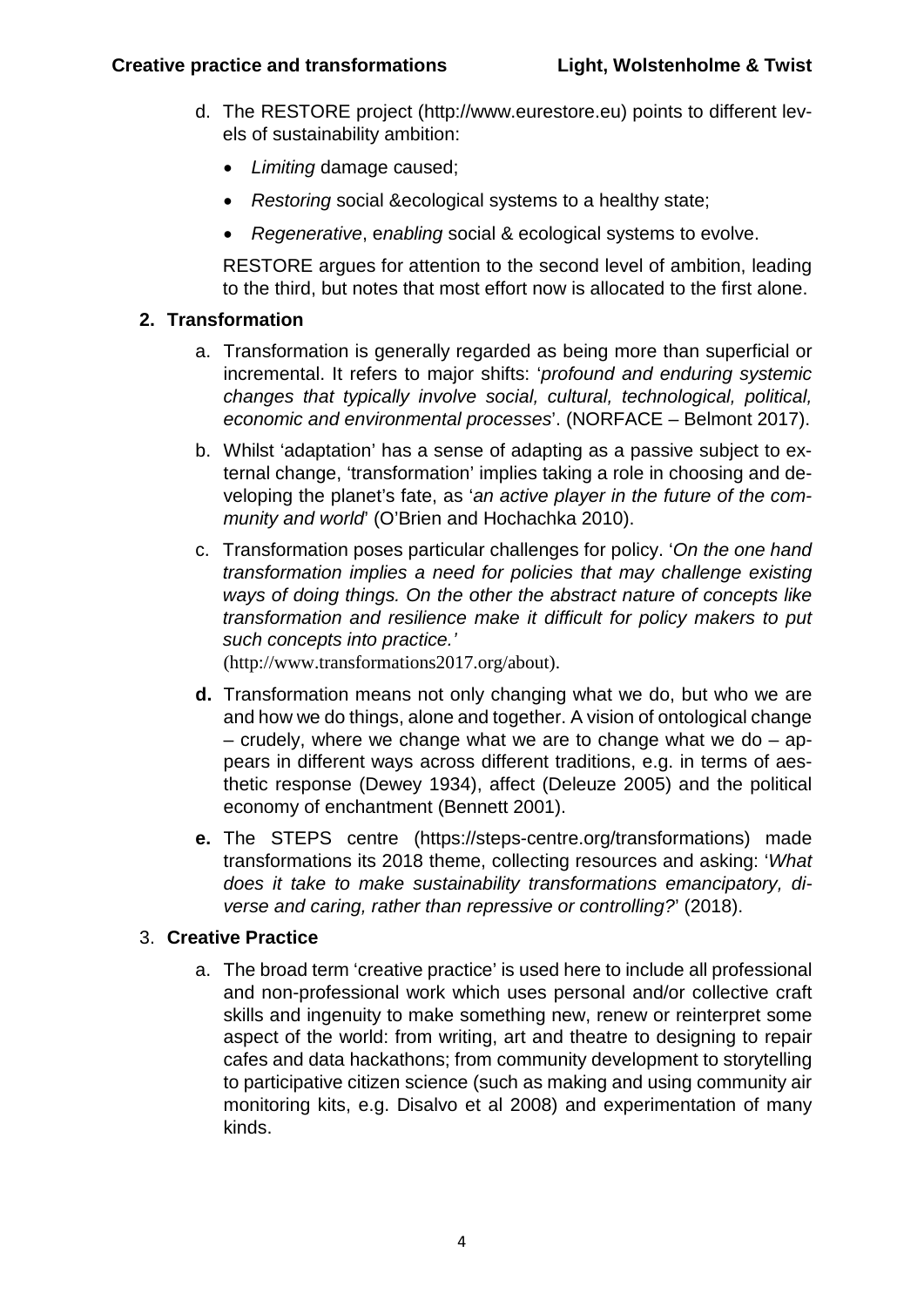- b. Based on the evidence referenced below (Light et al 2018), creative practice involves one or more of the following modes:
	- i. **Illustrative**: created to show relations, explain a theory, make attractive or other instrumental adoption of a creative medium for communication purposes.
	- ii. **Responsive**: created in reaction to a feeling or stimulus, to express an affective state and share a mood or opinion.
	- iii. **Practical**: created to change a set of materials into a more useful form.
	- iv. **Transformative**: created to have a significant affective, political or spiritual impact on self, others and/or institutions, often to a stated end but not always articulated in the work.
- c. Transformative creative practice brings an experiential quality to projects, which, at best, enables collaborators to learn together and provides them with the opportunity to see differently. Such interventions can lead to new ways of *feeling* and *being* as well as *knowing*.
- d. Examples of how transformative creative practices enhances a behavior:
	- i. Starting to use a bike is good for the environment. But collaborative projection and reflection transforms this into considering the city layout and how to get others to leave their cars.
	- ii. Monitoring water quality is informative. Linking up people across a catchment so that data is shared, turns isolated readings into a system supporting local community initiatives, raising the interconnected challenge of ensuring clean water, food and energy (e.g. Carroll and Beck 2018).
	- iii. Growing food provides fresh local resources. Add a facilitated workshop and the opportunity arises for connecting this with how we make meaning for ourselves through reflection on the seasons and cycles of life (e.g. Light and Welch 2018).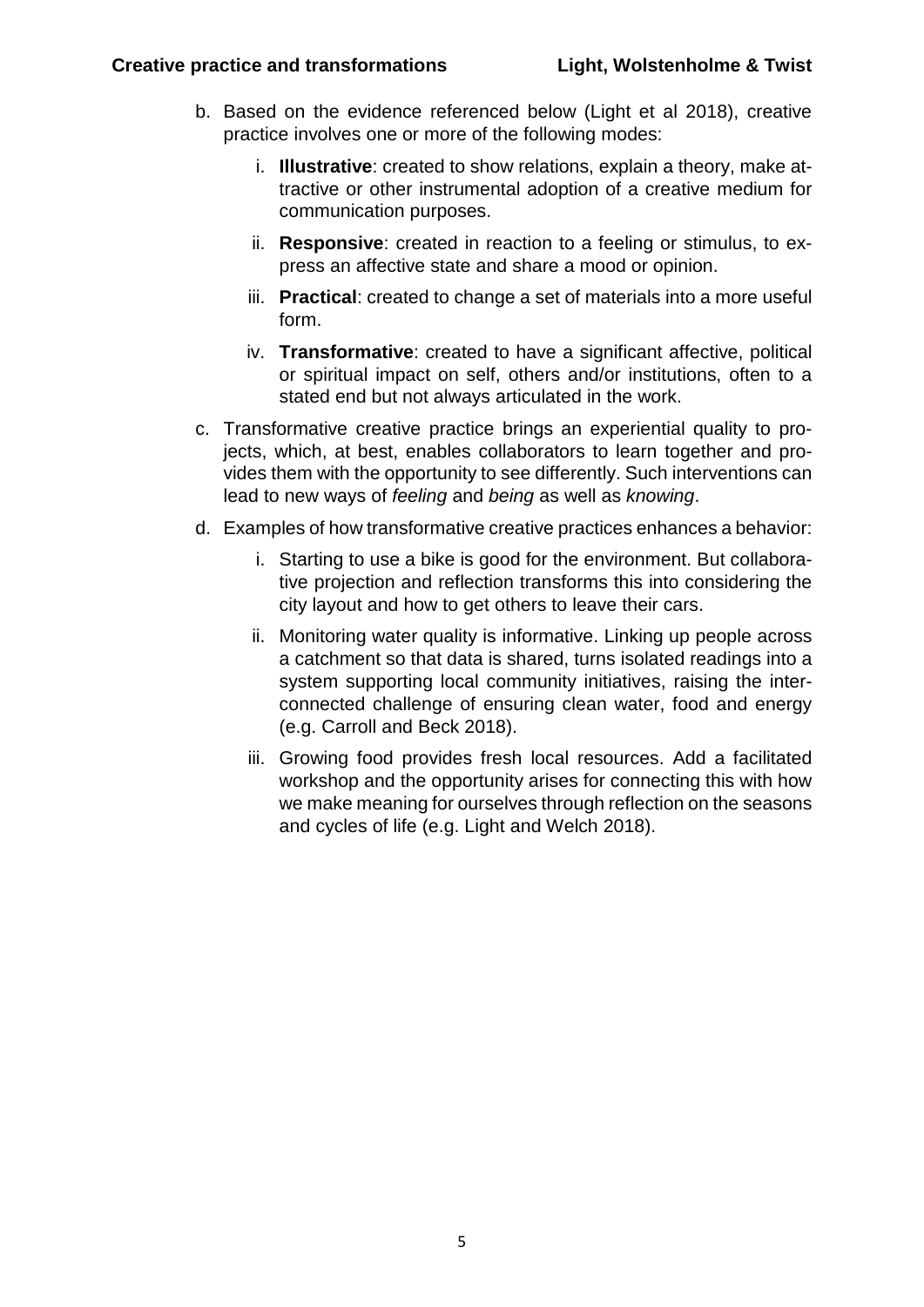#### <span id="page-6-0"></span>*Box 1 Drivers of creative practice*

- 1. The SDGs provide a vision of an integrated approach to sustainability and are a clarion call for action that crosses boundaries to achieve it. One example of integration into policy is Scottish Government's alignment of the National Performance Framework and bolstered by its Community Empowerment Act. Such an approach promotes concerted action at all levels and kinds of social actors, from government to private and public bodies to communities and individuals to achieve multiple cross-cutting aims.
- 2. The Stockholm Institute's work on the Planetary Boundaries (referenced in Raworth, 2017) highlights the intersectional nature of the environmental challenges facing the world, whilst the SDGs highlight the interlocking nature of the social and human challenges. Together these provide clear evidence of the need for socio-cultural transformation as part of attaining the global structural change that will make life on earth viable in future.
- 3. Support for communities to reduce carbon emissions is not sufficient to bring about a step change in behaviour. For example Scotland's Climate Challenge Fund has supported a wide range of projects aiming both to reduce communities' carbon emissions and to strengthen the communities themselves as a means of increasing their resilience. The 10-year programme has seen more replication than acceleration and innovation. A different approach is now needed to achieve a step change.
- 4. The easy element of carbon reduction through decarbonisation of the energy supply is nearly over: the next steps involve challenging mass lifestyle transitions relating to questions such as diet, consumption and relationships with energy and travel. These will require a fundamental transformation as described above and there is as yet no widely accepted plan to achieve this.

# <span id="page-6-1"></span>**C. Context**

- 1. There is a considerable untapped knowledge about social change from the arts, design and humanities that can inform transformations towards low-carbon, resilient living (Fazey et al 2018).
- 2. There are many good examples of previous creative practice work, but they are spread across different disciplines and described in different ways. The multiple practices and themes intersect but this is not necessarily recognised by practitioners or external viewers. People appear to be doing different things, but they are using similar processes and techniques and aiming at similar outcomes.
- 3. There are multiple policy makers and funders needing to solve interlocking problems, albeit in different fields and often expressed differently.
- 4. Accordingly, there is growing interest in work in this field, for example from, on the cultural/creative front, the Arts & Humanities Research Council (e.g. Light et al 2018), Arts Council England, and, on a practical front, the worlds of climate change and environmental sustainability.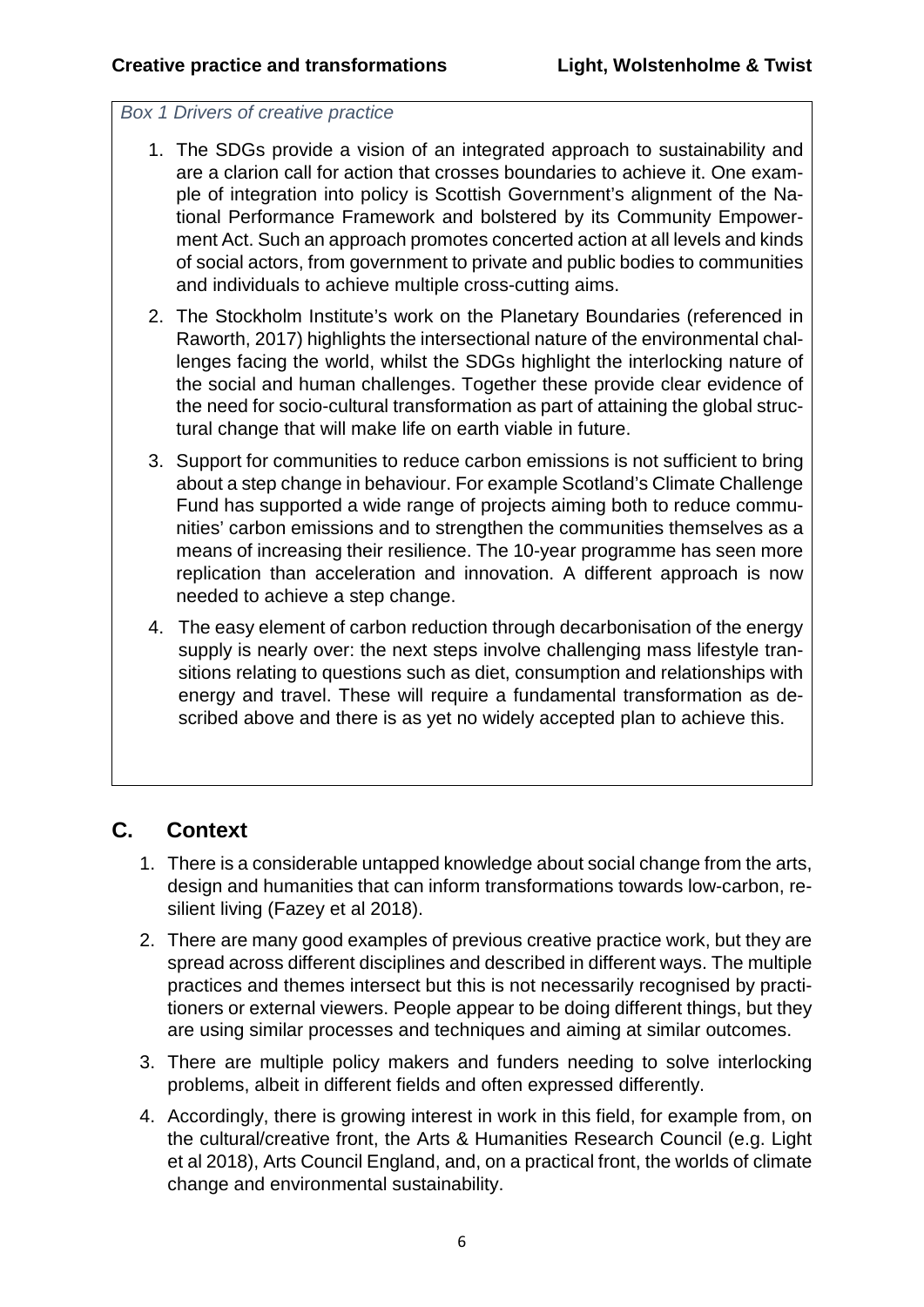5. There is therefore a need to bring the appropriate knowledge together in one place and express it so that all can understand and make use of it.

## <span id="page-7-0"></span>**D. Insights and Themes from previous research and projects**

This section pulls out the [Insights](#page-7-1) from existing research and identifie[s Themes,](#page-10-1) which, we note, offer transformative potential. Research references are provided below.

#### <span id="page-7-1"></span>**1. Insights**

#### a. **Insight: The Importance of Direct Engagement**

Most people are trying to secure a decent life for themselves and those for whom they care. Yet sustainability work has overlooked the value of involving people directly in re-imagining futures and working towards them.

Creative practice has a key role in leading this participatory experimentation with changes in the way we might live. This 'future-making' involves activities requiring imaginative work and a consideration of values, from rethinking governance to planting a communal garden. Thus, many less obviously 'creative' activities can be transformed to become opportunities for transformative work through interventions that inspire collective reflection about how things might be different and valuable.

Effective transformative creative practice not only dreams up new ways of being, it creates the conditions for new ways of being to emerge. It is a means to ignite multiple different experiments in living, all able to contribute to a bigger story of change and move the world beyond the current impasse.

To achieve this, it is necessary to ensure that people have the elements that together support transformative change:

- **Forum** a space to contribute and people to connect to
- **Motivation** the desire to contribute
- **Articulacy** the fluency to present one's ideas in a particular domain
- **Confidence** the assurance to become involved
- **Knowledge** enough understanding to have an informed opinion
- **Sense of Agency** an awareness that change is possible and of oneself as an agent of change
- **Association** the ability to interpret things together or see links, such as: old and new, people and things, etc.

Together, these lead to:

**Transformation** – the act of combining to make new ideas, feelings, concepts and associations and connection. (adapted from Light et al 2009).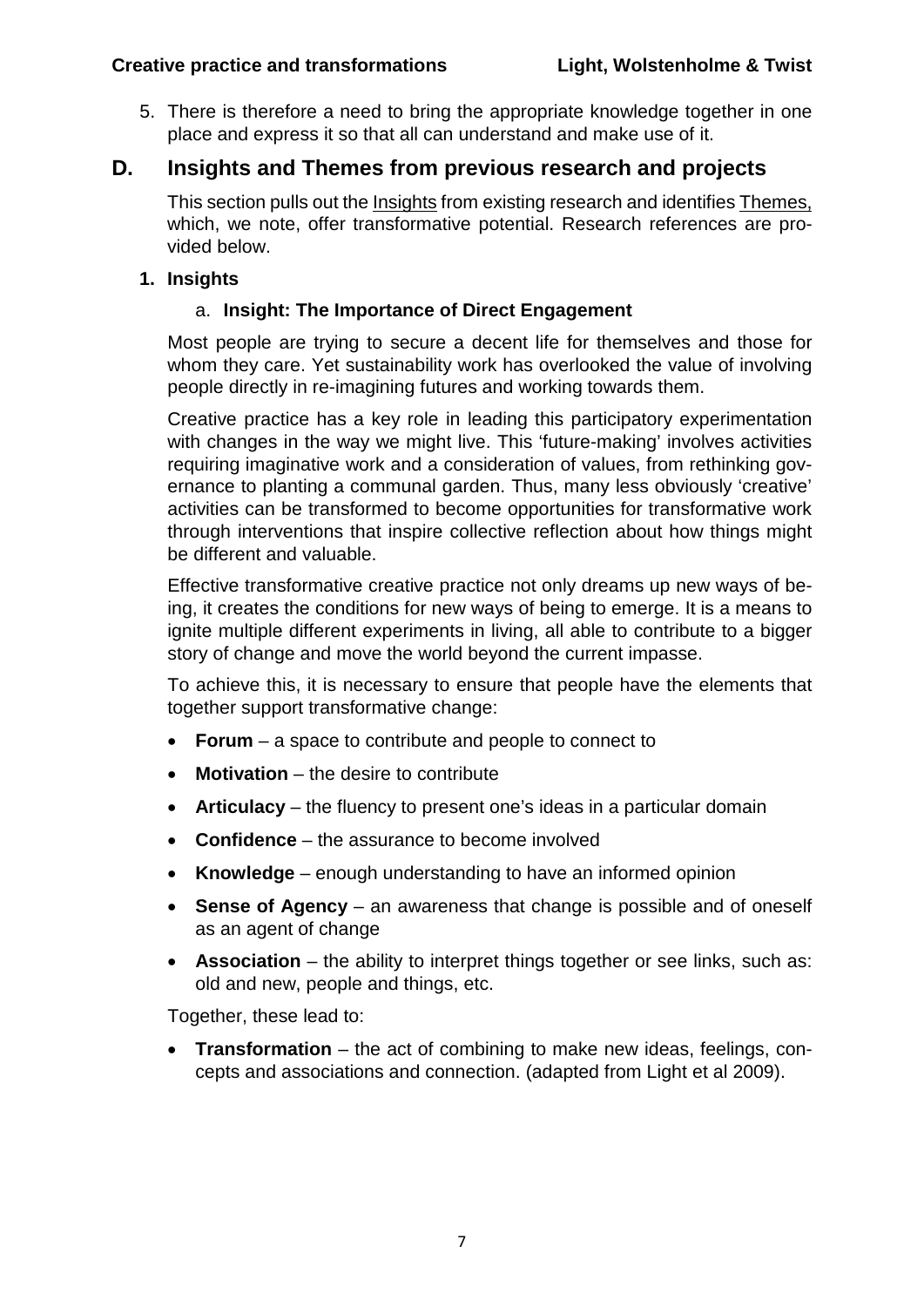#### **b. Insight: Transformation requires more than Behaviour Change**

Persuading someone to take an action stays at the level of behaviour change. Cultural change is promoted by bringing people together to consider their actions and the futures they want. This rethinking can be stimulated in different ways (for instance, the examples of biking, monitoring and growing, given above). Taking action (i.e. personally demonstrating effectiveness), looking beyond the immediate situation in time and/or space (i.e. making connections with other contexts), putting this into an emotional and ecological future (i.e. reflecting constructively as part of the activity) and joining with others to do so (i.e. being affected and affecting others) *together* works to turn what could remain as simple behavioural change into an enabling force in individuals' and communities' lives. (More detail of the themes that support this is presented in the final sections.)

#### **c. Insight: Affective Change is Effective Change**

Changes of the magnitude needed for living within planetary limits involve shifts in knowing, feeling and being – no single one is adequate. The 'rational actor' myth has led to emphasis on information at the expense of work on collective values and more collaborative approaches (Crompton 2010; Marçal 2016). Impacting feelings about issues is more powerful than addressing thought alone (e.g. Coelho et al 2017) and more likely to result in longer-term change, since it is closely related to self-identity (e.g. Terry et al 1999). Feelings of pride, in particular, are a trigger for greater pro-social environmental behaviour (Bissing-Olson et al 2016) and there is a link between the condition of 'learned helplessness' – where people who have been conditioned to expect pain or suffering will, after enough conditioning, cease trying to avoid the pain at all, even if there is an opportunity to escape it – and a failure to act on environmental concerns (Landry et al 2018). Overall a positive orientation has an impact on both breadth of creative thinking and willingness to engage in pro-environmental behaviour (Coelho et al 2017). Thus, inspiring people to act positively on their environment works to change their degree of commitment and sense of agency and brings beneficial side-effects, such as greater flexibility, virtuous influence on others and further initiatives towards sustainability (e.g. O'Brien 2012; Macy and Johnstone 2012).

#### **d. Insight: One Size does not Fit All**

Different routes result in this changed sense of self; we all have our own path. In common is a change to *what matters to people* and what they would fight to preserve or alter to make a future worth living. But the starting points are plural (especially in an inclusive society), even if the end point is more similar. One approach does not fit everyone because how people decide what matters differs, based on life experience, tastes and personality. Meaning is the great motivator (Frankl 1946), so within a frame that keeps activity affirming, articulations positive and outputs meaningful, creative practice can be devised to be responsive to the context and the people it is serving. It does not have to look or feel like what is happening in neighbouring areas; as long as it is following the same underlying frame it will produce similar transformations.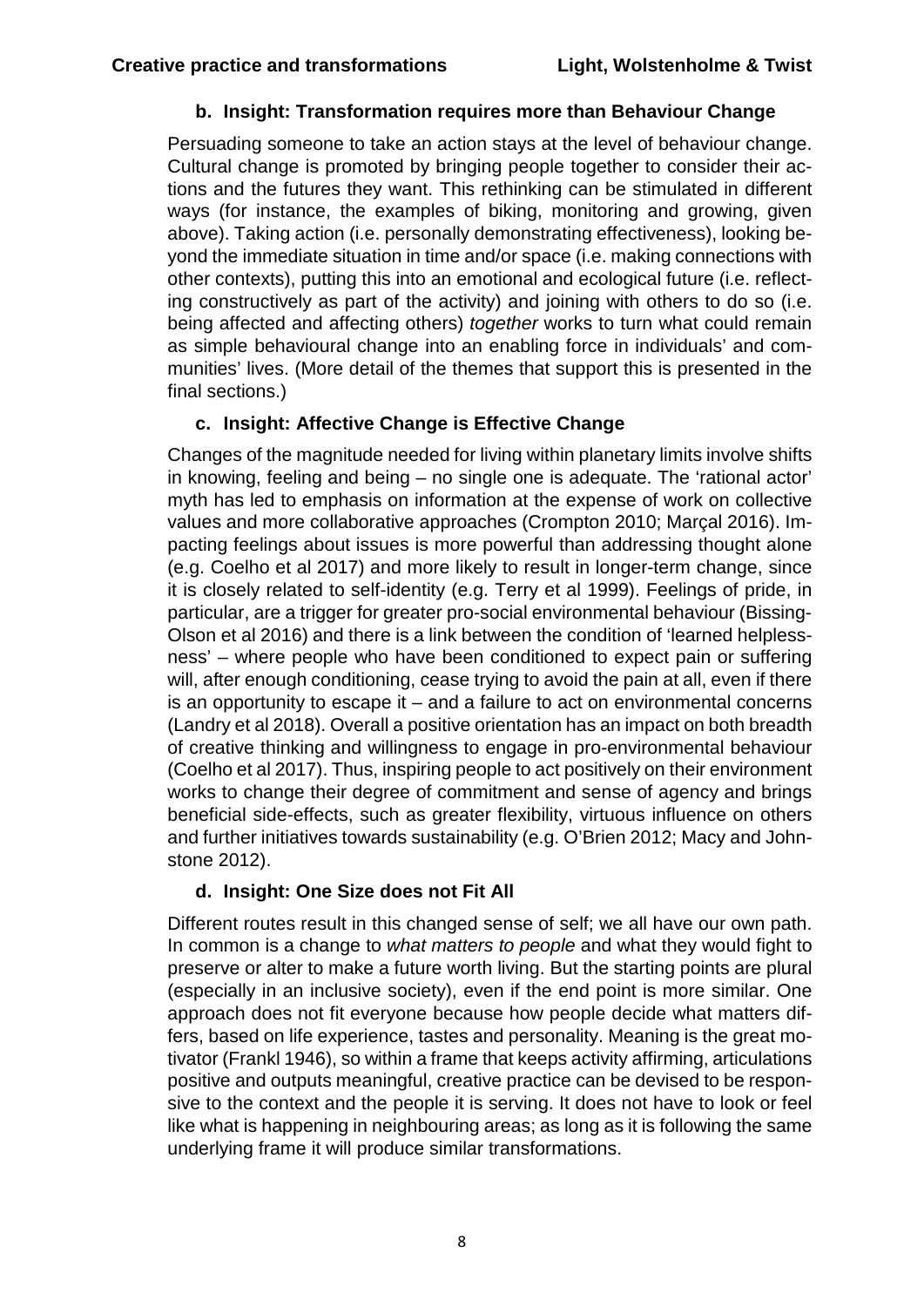#### e. **Insight: Looking beyond the Immediate Situation**

Creative practice allows people to explode systems, expand cause-effect relations and raise consequences in a manageable way. The time and place of interventions will impact on which activities will be effective, but, more broadly, playing with time and place helps people situate themselves in the world and appreciate interconnections that make up the ecologies of life. Bottom-up placemaking/shaping (Hester 1993) can be key to community-oriented pro-ecological changes.

Prompting reflection on how factors link up and which parts of the system people can influence alone or in groups is one of the ways that creative interventions can change mindsets and ambitions.

#### **f. Insight: Dealing Well with Change**

Creative practice brings hope. Facing and accepting the need for change is more challenging than continuing to do the same thing (e.g. Haraway 2016, Macy and Johnstone 2012) and can be made more appealing by clear next steps, the chance to do something constructive and the company of others.

Learned helplessness is a factor in stopping people acting (e.g. Landry et al 2018). Moving beyond this requires ability to look outwards and works best if big leaps in imagination and comprehension are balanced by pathways for social connection and immediate opportunities for making small but practical differences. This relates closely to the qualities of confidence, forum and sense of agency referred to above (Light et al 2009). Some economic and social security is necessary in people's lives to allow them to consider broader themes of change (Zimbardo and Boyd 1999). People need to have, as well as feel, some control over their environment; for instance, poverty and poor housing make it hard to be energy efficient in the home (Dillahunt et 2009), but there are other ways of getting involved and seeing benefits (and these can also positively affect other areas of people's lives). Creative practice can adapt to the circumstances in which people find themselves.

#### g. **Insight: The Need for Collaborative Reflection**

Whether envisaging, planning or fixing, to work with others at points of reflection is to escalate and embed changed mindsets. There are multiple reasons for this. The first is that it accesses peer effects in the group and impacts norms, i.e. people's new reality will have been negotiated, normalised and endorsed by others (e.g. Salazar et 2013). Second, groups tend to encourage each other past sticking points, such as feelings of helplessness or despair, and produce more imaginative results together. Third, strong social structures are the basis for sustainable change towards environmental ends and this a) models that, and b) creates new networks for promoting strong social structure.

#### **h. Insight: Evaluation – Judging the Conditions of Change**

Most existing evaluation mechanisms are not tuned to detect the changes that creative practice brings about in individuals or communities. Depth of meaning and feeling are likely to be more indicative than metrics for this kind of transformation. New mechanisms are being developed (and need to be developed) that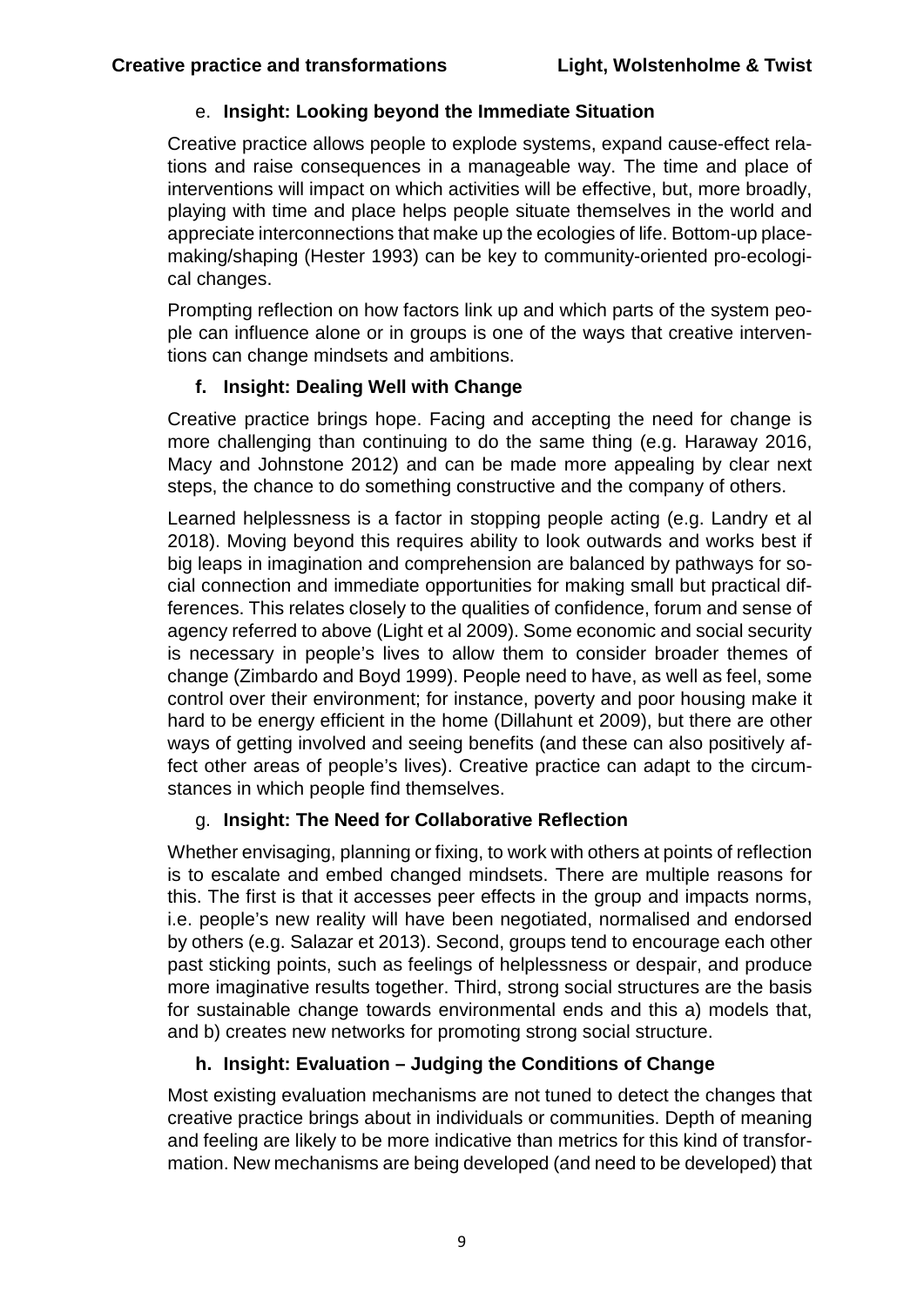can support this kind of evaluation and judge effectiveness over shorter and longer terms (e.g. Light et al 2018).

## <span id="page-10-1"></span>**i. Insight: A Support Role for Professional Intervention**

Professional facilitation can help creative practices develop, but good work is already happening and can be supported by nurturing existing groups that demonstrate this ability to inspire change (e.g. Light et al 2018). At its most effective, the creative process inspires people to make these changes for themselves and to inspire others to follow. It has its own style of leadership and this emerges as part of the transformation. With support and access to the key elements, change can spread through a community, leading to new group behaviour and new priorities. Introducing creative support to an existing activity can be a way of encouraging reflection and the application of specific learning to wider societal issues. Figure 1 shows the position of creative practice in the cultural transformation process.



*Figure 1 Shifting cultures rather than merely changing behaviour means encouraging or introducing creative practice into the process.*

# <span id="page-10-0"></span>**2. Promoting Aspects of Engaged Living: 6 Themes**

What makes these creative practice approaches so valuable is their appeal to how we live, how we want to live and what makes life important, rather than economic and efficiency measures. The more aspects of our experience of living that a practice can touch upon, the more likely it is to trigger a rethink and recommitment through a sense of feeling different, not just rationalizing a better approach. Its goal is to impact our sense of meaning: our place in the world,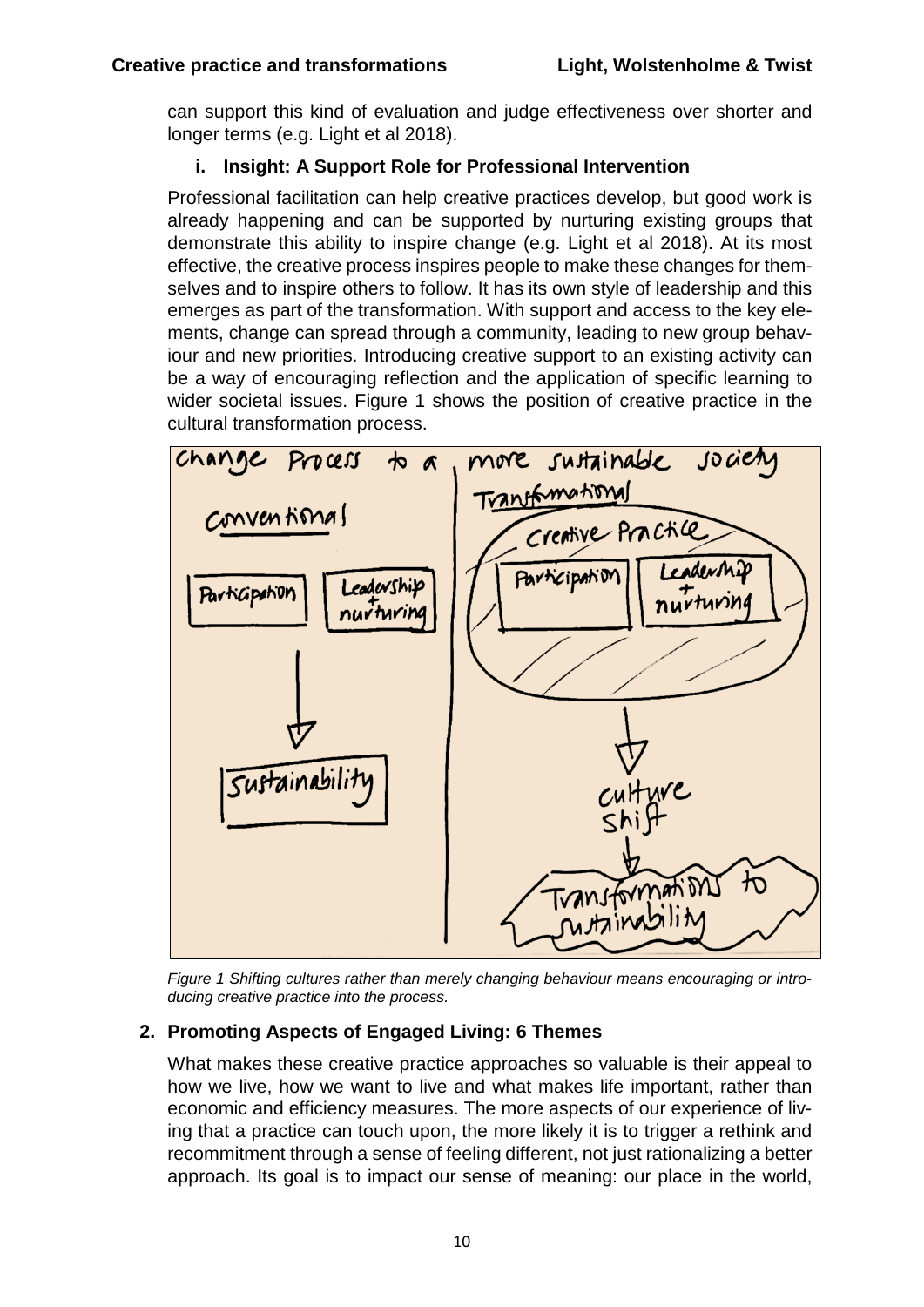and how that relates to connection and belonging (e.g. Davis, Ghorashi and Smets 2018, Frankl 1946/2006). Feeling valued, able to influence one's environment and fulfilled is known to be beneficial for health (e.g. Shepherd et al 2008). It can be triggered by considering other times and spaces and by daring to dream (e.g. Weaver 2007).

This style of encounter can be strengthened by short interventions, but much is built by sustained engagement, repetition and attention to local details. The following six themes appear in much of the best work of this kind.

#### **a. Theme: Existence**

Creative practice is well placed to tackle the metaphysics of human existence and our relationship with life, death, loss, creation and other beings. While not all creative practice concerns itself with such philosophical fields, transformational aspects of creative practice engage at the level of *being* and help us question who we are and can become. This is often achieved experientially so that ontological questioning comes from a deeply inquisitive place inspired by a change of perspective and recognition that collective change would be possible in the short-term. We become what we do. A sense of agency and urgency can move people quickly from bystanders to advocates for more sustainable living. In looking for a sea-change, this is where we can stimulate and inspire the engagement with life that leads to new ways of thinking. In *Playing for Time: Making Art As If The World Matters,* Lucy Neal (2015) looks at how we mark the transitions in our lives: '*the celebration of new beginnings and endings could become a shared community practice, in which we rehearse how to be resilient in the face of adversity.... These reinventions of ceremony create an intimacy with death that resists mainstream culture and aspects of medical practice*'. An example of motivating practice is Bridget McKenzie's *Remembrance for Lost Species*, an annual commitment to remember and mourn the passing of biodiversity (www.lostspeciesday.org).

#### **b. Theme: Meaning**

The affective dimensions of relationships, what we notice, where we put our effort and how we build coherence for ourselves and situate ourselves within the world are all matters that can be noted through reflection and changed through encountering the right creative stimulus. *Meaning* is crucial to motivation and a small shift in sense-making can alter behaviour more dramatically than any amount of manoeuvring at behavioural level.

Changes in the meaning we attribute to things and relations can be performed through disruptive interventions, but more often take time and commitment from dedicated practitioners. Mattering (the condition of being meaningful to someone) has patterns to it: caring; justifying this concern through its own value to the individual; extending the rewards to be received from this investment (Grossberg 2006). These patterns can be applied to approaching the living world and how we develop it as committed citizens. For instance, the Transition Movement has developed the concept of *Inner Transition* to create a culture in the organisation (and beyond) that supports a balance between inner and outer change: '*The nature of our relationship with our inner life determines how able we are to make the practical lifestyle, relational and cultural changes needed*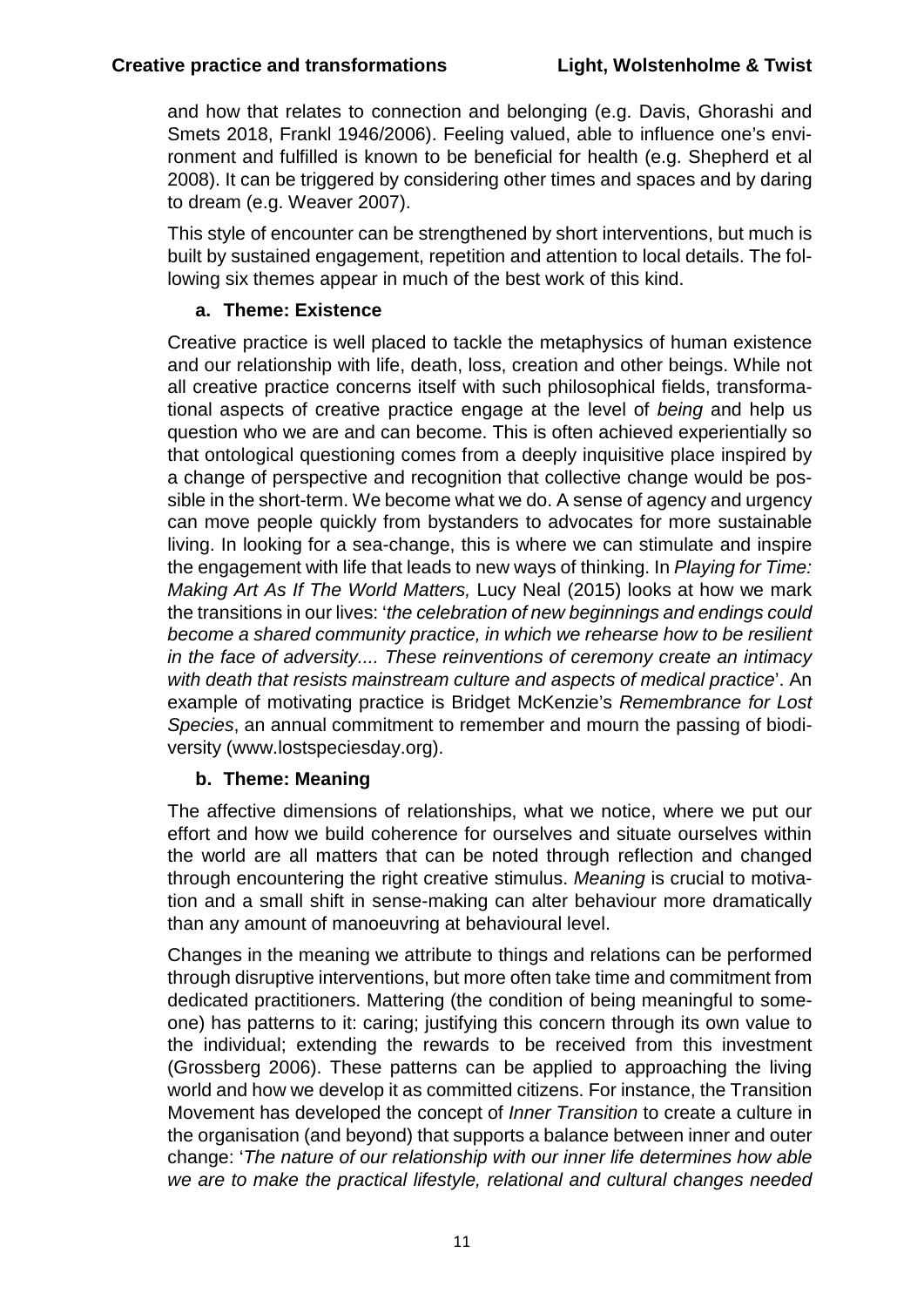*for Transition – as well as bringing depth, texture and meaning into everyday life. Inner Transition supports the choice of healthier, more resilient, connected and caring ways of being and acting in the world and experiencing inseparability and interdependence*.' (transitionnetwork.org/about-the-movement/what-istransition/inner). This inner journey is possible to envision in much the way that positive material futures can be imagined (youtu.be/35QYtt7vmhY).

# **c. Theme: Connection**

Being in the world together, among other living beings, is a profound part of what constitutes us as individuals (Vygotsky 1978 on people's interdependency; Haraway 2016 on all life's interdependency). The basis of ecological citizenship is to be in balance with other life forms; it is an intrinsically relational quality. Considerable creative work takes relationships as a starting point and uses this to explore sustainability as a social issue. '*Making is connecting because acts of creativity usually involve, at some point, a social dimension and connect us with other people; and […] because through making things and sharing them in the world, we increase our engagement and connection with our social and physical environments*.' (Gauntlett 2018).

#### **d. Theme: Time**

Time horizons are critical in how we think and plan for sustainability, yet both politics and commerce are caught in short-term cycles. '*Our decades-long research and personal involvement with aspects of temporal perspective have convinced us that there are few other psychological variables capable of exerting such a powerful and pervasive impact on the behaviour of individuals and the activities of societies*,' say psychologists Zimbardo and Boyd (1999). Their work points to the importance of a thinking with a future orientation in dealing with challenges, rather than being stuck in a fatalistic or hedonistic present or perfect past. This may point to why playing with time works well for some, less well for others. Moreover, Pantzar and Shove (2010) have described the ways in which daily practices (such as commuting and showering) condition and are conditioned by temporal orders of daily life and make up more or less sustainable consumption patterns.

There is some evidence that future-gazing calls on a vaguer and more optimistic mode of thought (D'Argembeau and Van der Linden 2004). This means that situating change as having happened, rather than in the future, makes for more detailed and convincing ideas of what can be achieved. *The Museums of the FutureNow* (https://museumsofthefuturenow.wordpress.com) is an evolving artwork and participatory process that uses this device. It is set in a future from which participants look back at events between then and now and decide on how the world would have played out.

#### **e. Theme: Space**.

Considering spatial aspects of sustainability and community life is a popular part of creative practice, with mapping of everything from places of significance, to waterways to emotional touch-points. Helping people think of their space transformed also introduces broader themes of how one local spot connects with other places in the world and people living in them and a sense of the links between community, conviviality and the interdependence of life on the planet.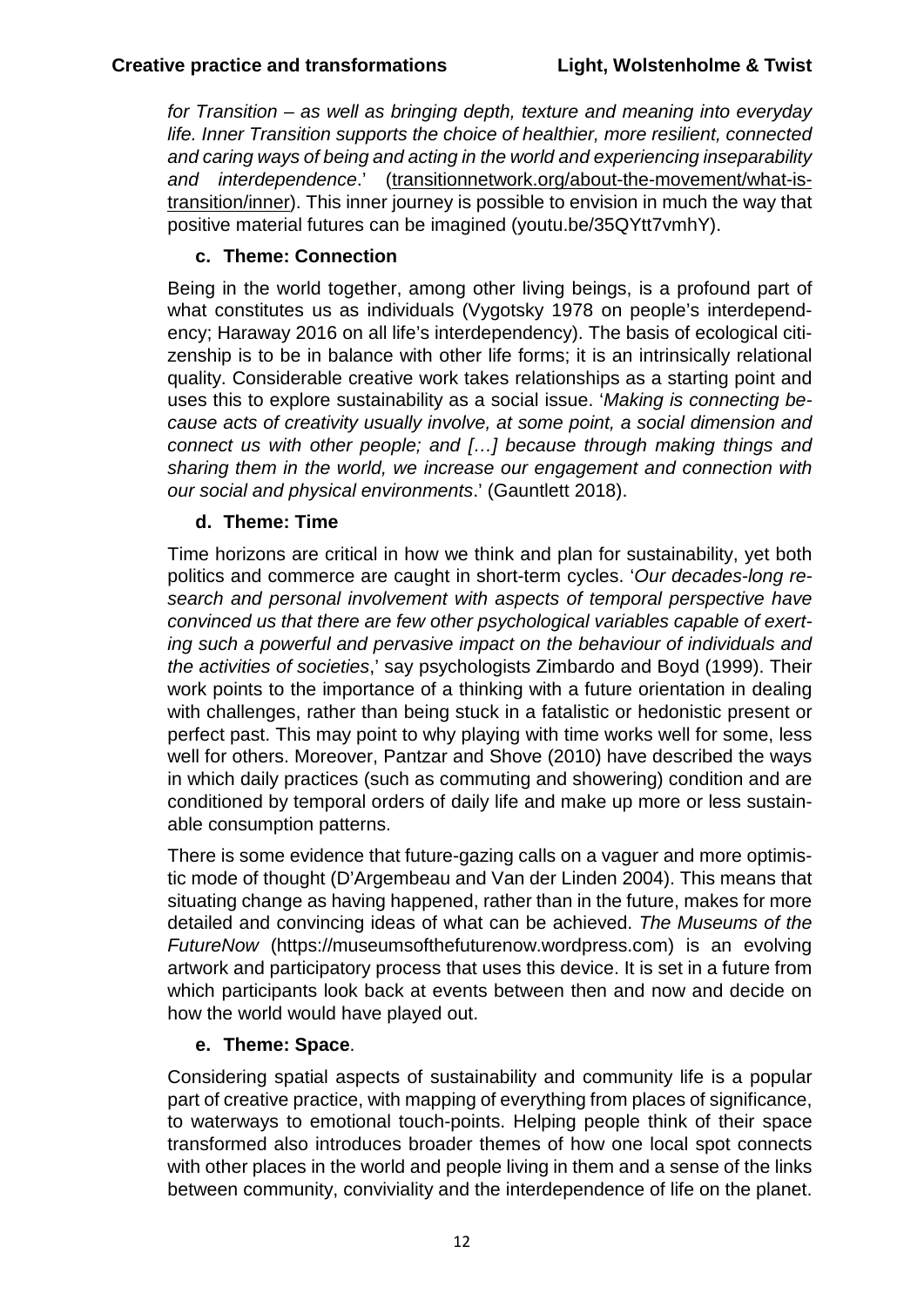A project that linked both practical and inspirational spatial work is *Square Go.* The Stove in Dumfries invited local people to engage in conversation on topics relating to the future of the town and then add ideas to a giant map of Dumfries drawn out on the paving of the square. It was one activity in a decades-long engagement in developing space meaningfully for the residents of an area with a struggling town centre and it did more than just revive a part of the city; it gave people hope through an opportunity to shape their place.

# **f. Theme: Imagination**

Perhaps the most remarkable quality of humankind is the power to dream and imagine how things might be different. We are not locked into the current moment, but can recall other situations and extrapolate into new ones. Whole emancipation programmes have been built around this quality, such as Augusto Boal's *Theatre of the Oppressed* (Boal 1979), which encourages people to take over the action on stage and rehearse the changes they want to see before using this extra confidence and wisdom as part of enacting the changes for real.

Of course, what we imagine has a bearing on what the world could become. For instance, the Craftivist Collective addresses gentle action for change: 'Gentleness can be a great strength, and quiet action can sometimes speak as powerfully amid the noise as the loudest voice. And if we want a world that is beautiful, kind and fair… shouldn't our activism be beautiful, kind and fair?' (Corbett 2017).

Harnessing imagination is a core part of transformation, but even more compelling is what happens when people observe the degree of agency that using imagination makes possible.

# <span id="page-13-0"></span>**E. Summary and Manifesto**

- 1. Shifting to a different and more sustainable world means going beyond the 'austerity narrative' to focus on societal flourishing.
- 2. This shift requires new ways of thinking and working. Creative (cultural) practice can help bring about such transformation. Creative practice goes beyond awareness-raising to encourage different ways of thinking, feeling and organising, within institutions and across societies.
- 3. Using the power of the imagination, we can create new futures. Unlike science and technology, which do not equip us well to imagine, design and cultural practice provide ways of harnessing curiosity and exploring alternatives. It is timely to reverse the hierarchy of discipline with imagination and design leading, supported by science.
- 4. Hope and inspiration can bring about change. Without experiencing vision, people are unlikely to take action. People don't learn from a place of fear, or they learn in a way that doesn't lead to better places. We need to change how people feel about uncertainty, providing the positives and helping to find meaning. This will create greater opportunities for policymakers and scientists to support change.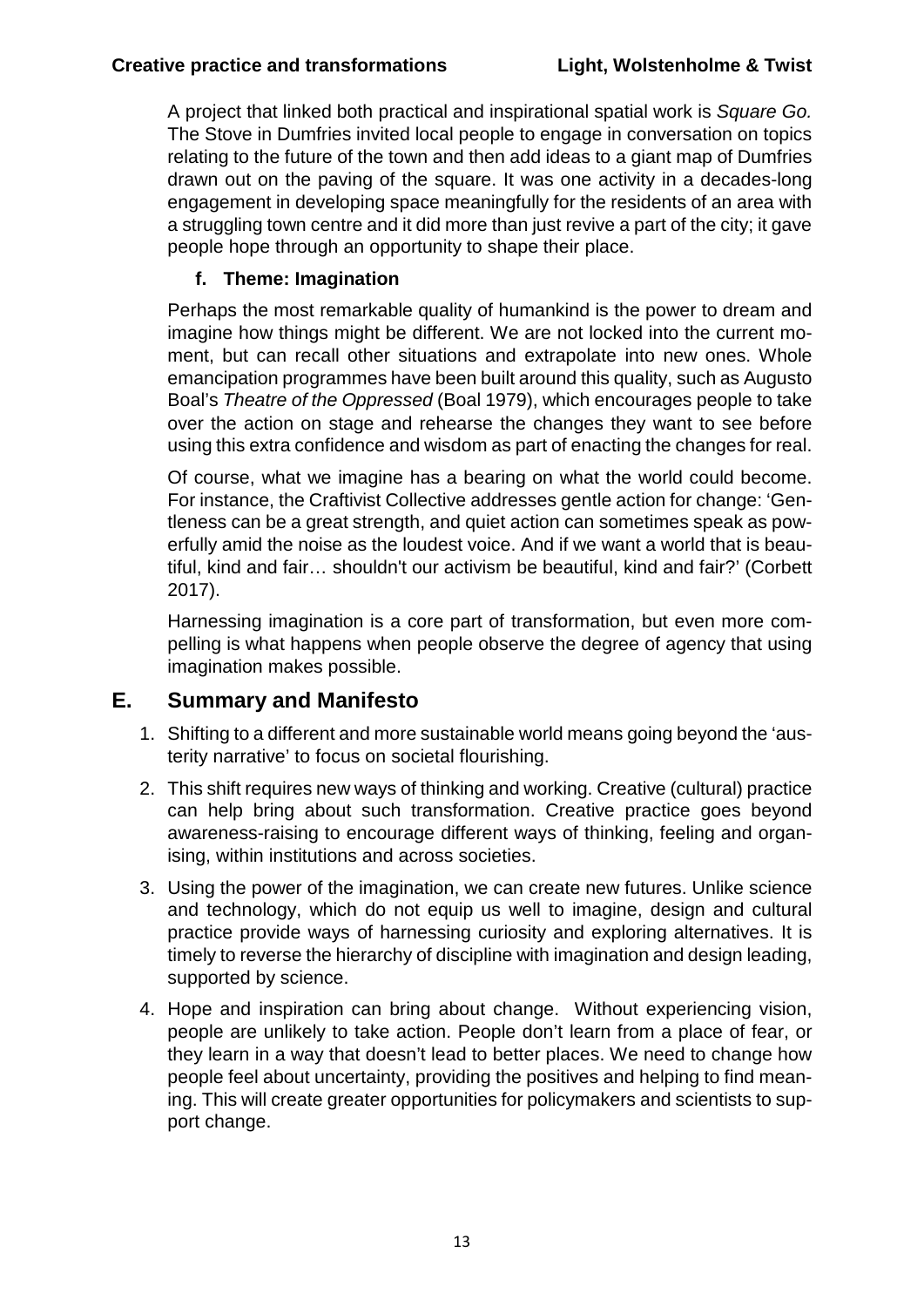#### **Creative practice and transformations Light, Wolstenholme & Twist**

- 5. Achieving a cultural shift will involve a diversity of approaches at different scales, recognizing the value of relational assets. It is not about creating a uniform landscape replicating similar practice, but about encouraging creativity and new ways of working. It is important to embrace difference in terms of perspectives, ways of working and context, acknowledging that how things are different is more interesting than commonalities. There are many entry points.
- 6. Achieving a cultural shift will involve challenging existing and traditional hierarchies. This means addressing the hierarchies of knowing, organising, participating, initiating, imagining and leading, not only in relation to practice but to the perceived hierarchies of knowledge across academic disciplines.
- 7. Achieving a cultural shift will involve transitions in leadership with a rebalance from top-down policy to community-led actions and systems approaches. The drivers of wellbeing are increased sense of agency, autonomy, social connection and interdependencies.

# <span id="page-14-0"></span>**F. References**

Bennett, Jane. (2001). *The Enchantment of Modern Life: Attachments, Crossings, Aesthetics,* New Jersey: Princeton University Press.

Bissing-Olson, Megan J., Fielding, Kelly S.and Iyer, Aarti. (2016). Experiences of pride, not guilt, predict pro-environmental behavior when pro-environmental descriptive norms are more positive. *Journal of Environmental Psychology,* 45, 145-153.

Boal, Augusto. (1979). *Theatre of the Oppressed,* London: Pluto Press.

Carroll, John M. and Beck, Jordan. (2018). Sharing Community Data: Platform Collectivism for Managing Water Quality. (eds Hendrik Knoche Elvira Popescu and Antonio Cartelli) *Proceedings of the 3rd International Conference on Smart Learning Ecosystems and Regional Development*, Springer, 62-69.

Coelho, Filipe, Pereira, Maria C., Cruz, Luís, Simões, Paula and Barata, Eduardo. (2017). Affect and the adoption of pro-environmental behaviour: A structural model. Journal of Environmental Psychology, 54, 127-138.

Corbett, Sarah. (2017). *How to Be a Craftivist.* Unbound.

Crompton, Tom. (2010). Common Cause: The Case for Working with our Cultural Values, WWF-UK.

D'Argembeau, Arnaud and Martial Van der Linden, (2004). Phenomenal characteristics associated with projecting oneself back into the past and forward into the future: Influence of valence and temporal distance. *Conscious Cognition.* 2004;13. pp844–858.

Davis, Kathy, Ghorashi, Halleh and Smets, Peer (eds). (2018)*. Contested Belonging: Spaces, Practices, Biographies.* Emerald Group Publishing.

Deleuze, G. (2005). *Francis Bacon and the Logic of Sensation,* Minneapolis: University of Minnesota Press.

Dewey, John. (1934, 2009). *Art as Experience.* New York: Perigee Books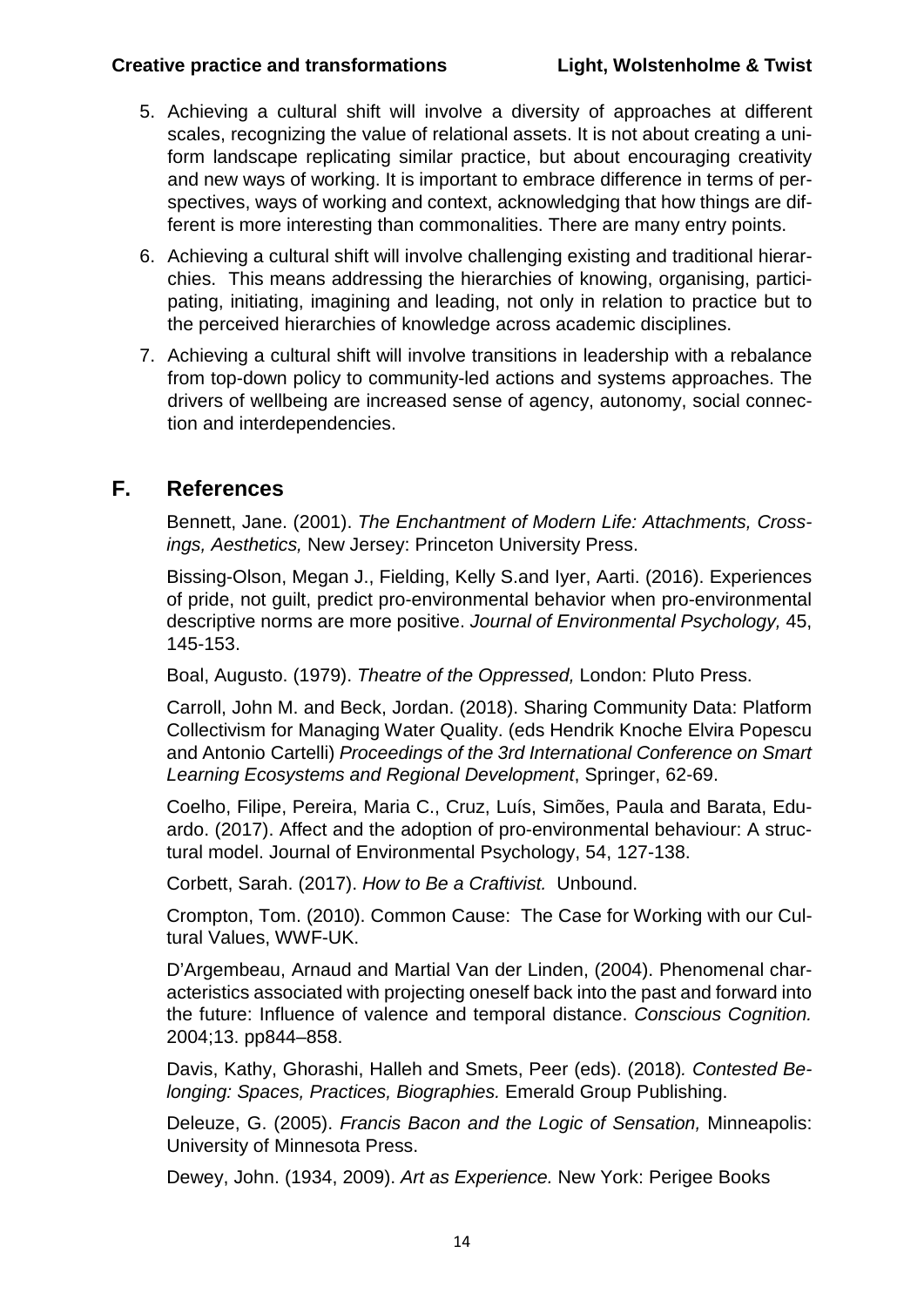Dillahunt, Tawanna, Mankoff , Jennifer, Paulos , Eric, Fussell, Susan. (2009). It's not all about 'Green': energy use in low-income communities. *Proceedings of the 11th international conference on Ubiquitous Computing.* Orlando, Florida, USA

DiSalvo, Carl, David Holstius, Illah Nourbakhsh, Ayca Akin, and Marti Louw. (2008). The Neighborhood Networks Project: A Case Study of Critical Engagements and Creative Expression Through Participatory Design. *Proceedings of the ACM Participatory Design Conference 2008.* ACM Press. pp41-50.

Fazey, Ioan, et al. (47 further authors). (2018). Ten essentials for action-oriented and second order energy transitions. *Energy Research & Social Science,* 40, 54–70.

Frankl, Viktor E. (2006/1946). *Man's Search for Meaning: An Introduction to Logotherapy*, Beacon Press, Boston, MA.

Gauntlett, David. (2018). *Making is Connecting – Second expanded edition*. Polity Press.

Grossberg, L. (2006). 'Is there a fan in the house?' in The Affective Sensibility of Fandom in P. David Marshall (ed) *The Celebrity Culture Reader***.** London, Routledge, pp. 581-590

Haraway, Donna J. (2016). *Staying with the Trouble: Making Kin in the Chthulucene.* Durham: Duke University Press.

Hester, Randolph.(1993). Sacred Structures and Everyday Life: A Return to Manteo, North Carolina. Seamon, David (ed) *Dwelling, Seeing, and Designing: Toward a Phenomenological Ecology* SUNY Press, 271-298.

Landry, Nicholas, Gifford, Robert, Milfont, Taciano L., Weeks, Andrew, Arnocky, Steven. (2018). Learned helplessness moderates the relationship between environmental concern and behavior. *Journal of Environmental Psychology*, 55,18-22.

Light, Ann, Simpson, Gini, Weaver, Lois and Healey, Patrick G. (2009). Geezers, Turbines, Fantasy Personas: Making the Everyday into the Future, *Proceedings of Creativity and Cognition Conference (C&C'09),* Berkeley.

Light, Ann and Welch, Christina. (2018). The cultural and spiritual aspects of growing edible plants: testing for meaningfulness in Leeds, UK, (eds) Joshua Zeunert and Tim Waterman, *Routledge Handbook of Landscape and Food.* Routledge.

Light, Ann, Mason, Deborah, Wakeford, Tom, Wolstenholme, Ruth and Hielscher, Sabine. (2018). *Creative Practice and Transformations to Sustainability: Making and Managing Culture Change.* Arts and Humanities Research Council.

Macy, Joanna and Johnstone, Chris. (2012). *Active Hope: How to Face the Mess We're in Without Going Crazy***.** New World Library.

Marçal, Katrine. (2016). *Who Cooked Adam Smith's Dinner?: A Story About Women and Economics* (Transl. Saskia Vogel) Pegasus Books.